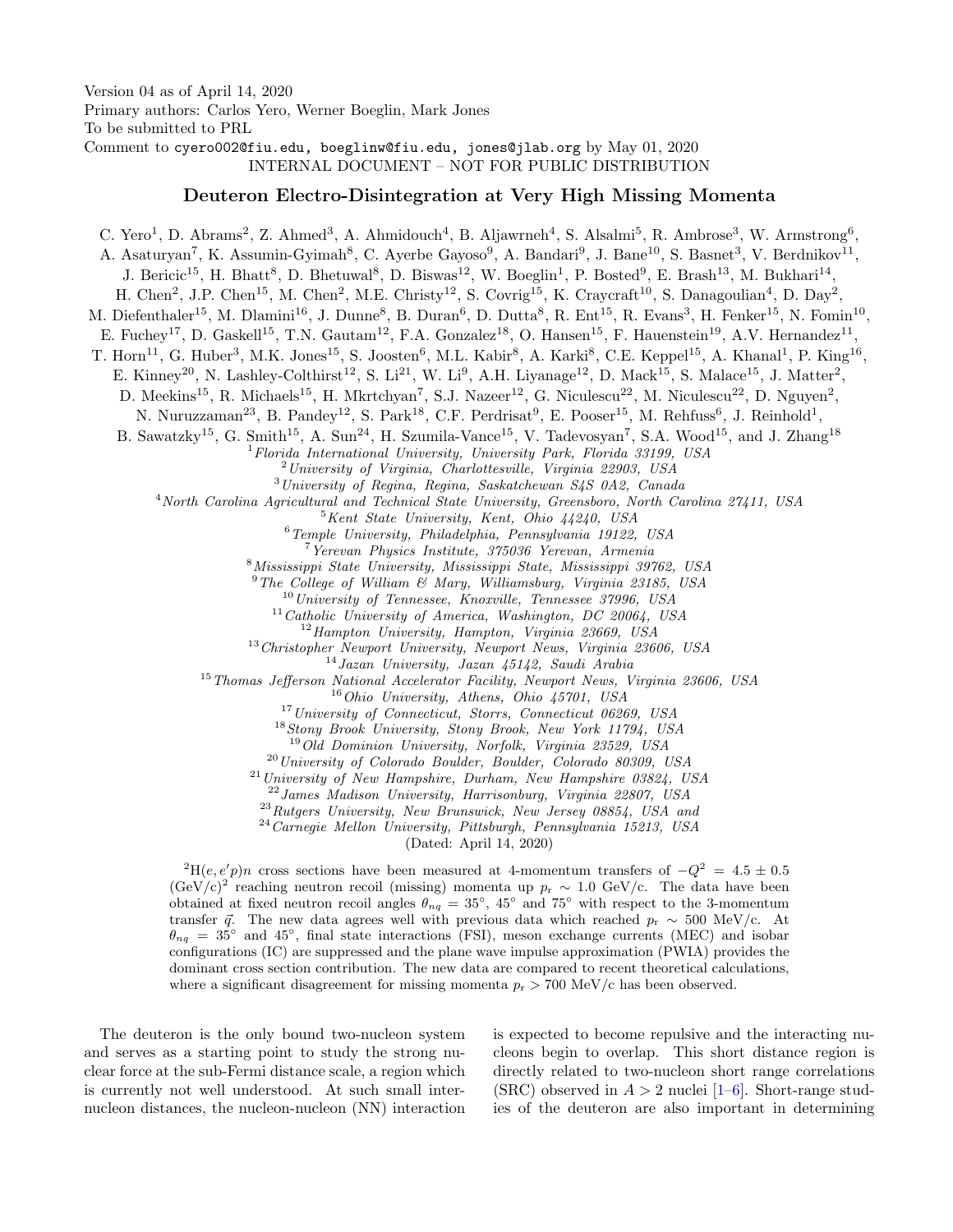whether, or to what extent, the description of nuclei in terms of nucleon/meson degrees of freedom is still valid, before having to include explicit quark degree of freedoms, an issue of fundamental importance in nuclear physics [\[7\]](#page-5-1). As of the present time, there are only a few nuclear physics experiments for which a transition between nucleonic to quark degrees of freedom has been observed [\[8–](#page-5-2)[10\]](#page-5-3).

Within the PWIA, the virtual photon couples to the bound proton which is subsequently ejected from the nucleus without further interaction with the recoiling system (neutron). The neutron carries a recoil momentum,  $p_r$ , equal in magnitude but opposite in direction to the initial state proton,  $\vec{p}_{r} \sim -\vec{p}_{i,p}$ , thus providing information on the momentum of the bound nucleon and its momentum distribution. The most direct way to study the short range structure of the deuteron wave function (or equivalently, its high momentum components) is via the exclusive deuteron electro-disintegration reaction at  $p_{\rm r} > 300 \,\, \text{MeV/c}.$ 

In reality, the ejected nucleon undergoes FSI corresponding to subsequent interactions with the recoiling system. Another possibility is that the photon couples to the virtual meson being exchanged between nucleons (MEC), or that the photon excites a bound nucleon into a resonance state which subsequently decays back into its ground state (IC). FSI, MEC and IC can significantly alter the recoiling neutron momentum thereby obscuring the original momentum of the bound nucleon and reducing the possibility of directly probing the deuteron momentum distribution.

Theoretically, MEC and IC are expected to be suppressed at  $Q^2 > 1$  (GeV/c)<sup>2</sup>) and Bjorken  $x_{\text{Bj}} \equiv$  $Q^2/2M_p\omega > 1$ , where  $M_p$  and  $\omega$  are the proton mass and photon energy transfer, respectively. The suppression of MEC can be understood from the fact that the estimated MEC scattering amplitude is proportional to  $(1+Q^2/m_{\text{meson}}^2)^{-2}(1+Q^2/\Lambda^2)^{-2}$ , where  $m_{\text{meson}} \approx 0.71$ GeV/c<sup>2</sup> and  $\Lambda^2 \sim 0.8 - 1$  (GeV/c)<sup>2</sup> [\[11\]](#page-5-4). IC can be suppressed kinematically by selecting  $x_{\text{Bi}} > 1$ , where one probes the lower energy part of the deuteron quasi-elastic peak which is maximally far away from the inelastic resonance electro-production threshold. Previous deuteron electro-disintegration experiments performed at lower  $Q^2$  $(Q^2 < 1 \, (\text{GeV/c})^2)(\text{See Section 5 of Ref. [7])}$  $(Q^2 < 1 \, (\text{GeV/c})^2)(\text{See Section 5 of Ref. [7])}$  $(Q^2 < 1 \, (\text{GeV/c})^2)(\text{See Section 5 of Ref. [7])}$  have helped quantify the contributions from FSI, MEC and IC on the  ${}^{2}H(e, e'p)n$  cross-section and to determine the kinematics at which they are either suppressed (MEC and IC) or under control (FSI).

At large  $Q^2$ , FSI are described by the General Eikonal Approximation (GEA) [\[7,](#page-5-1) [11,](#page-5-4) [12\]](#page-5-5) which predicts a strong dependence of FSI on neutron recoil angles  $\theta_{nq}$ . GEA predicts FSI to be maximal for  $\theta_{nq} \sim 70^{\circ}$ . This strong angular dependence has been found to lead to the cancellation of FSI at neutron recoil angles around  $\theta_{nq} \sim 40^{\circ}$ and  $\theta_{nq} \sim 120^{\circ}$ . Since at  $\theta_{nq} \sim 120^{\circ}$  IC are not negligi-

ble,  $x_{\text{Bj}} > 1$  (or equivalently  $\theta_{nq} \sim 40^{\circ}$ ) is the preferred choice to suppress IC as well as FSI.

The first  ${}^{2}H(e,e'p)n$  experiments at high  $Q^{2}$  (> 1  $(GeV/c)^2$  were carried out at Jefferson Lab (JLab) in Halls A [\[13\]](#page-5-6) and B [\[14\]](#page-5-7). Both experiments determined that the cross-sections for fixed missing momenta indeed exhibited a strong angular dependence with neutron recoil angles, peaking at  $\theta_{nq} \sim 70^{\circ}$  in agreement with GEA [\[11,](#page-5-4) [12\]](#page-5-5) calculations. In Hall B, the CEBAF Large Acceptance Spectrometer (CLAS) measured angular distributions for a range of  $Q^2$  values as well as momentum distributions. However, statistical limitations made it necessary to integrate over a wide angular range to determine momentum distributions which are therefore dominated by FSI, MEC and IC for missing momenta above  $\sim 300$ MeV/c.

In Hall A, the pair of high resolution spectrometers (HRS) made it possible to measure the missing momentum dependence of the cross section for fixed neutron recoil angles  $(\theta_{nq})$  reaching missing momenta up to  $p_r = 550 \text{ MeV/c at } Q^2 = 3.5 \pm 0.25 \text{ (GeV/c)}^2$ . For the first time very different momentum distributions were found for  $\theta_{nq} = 35 \pm 5^{\circ}$  and  $45 \pm 5^{\circ}$  compared to  $\theta_{nq} = 75 \pm 5^{\circ}$ . Theoretical models attributed this difference to the suppression of FSI at the smaller angles  $(\theta_{nq} = 35, 45^{\circ})$  compared to FSI dominance at  $\theta_{nq} = 75^{\circ}$ [\[13\]](#page-5-6).

The experiment presented in this Letter takes advantage of the kinematic window previously found in the Hall A experiment and extends the <sup>2</sup>H(e, e'p)n cross section measurements to  $Q^2 = 4.5 \pm 0.5 \text{ (GeV/c)}^2$  and neutron recoil momenta up to  $p_r \sim 1$  GeV/c which is almost double of the maximum recoil momentum measured in Hall A [\[13\]](#page-5-6). Measurements at such large  $Q^2$  and high missing momenta required scattered electrons to be detected at about 8.5 GeV/c which was only made possible with the newly commissioned Hall C Super High Momentum Spectrometer (SHMS). At the selected kinematic settings with neutron recoil angles between 35<sup>°</sup> and 45<sup>°</sup>, MEC and IC are suppressed and FSI are under control giving access to high momentum components of the deuteron wave function.

A 10.6 GeV electron beam was incident on a 10 cm long liquid deuterium target  $(LD_2)$ . The scattered electron and knocked-out proton were detected in coincidence by the new SHMS and the existing High Momentum Spectrometer (HMS), respectively. The beam currents delivered by the accelerator ranged between 45-60  $\mu$ A and the beam was rastered over a  $2x2$  mm<sup>2</sup> area to reduce the effects of localized boiling on the cryogenic targets (hydrogen and deuterium).

Both Hall C spectrometers have similar standard detector packages, each with four scintillator planes [\[15\]](#page-5-8) used for triggering, a pair of drift chambers [\[16\]](#page-5-9) used for tracking, and a calorimeter  $[17]$  and gas Čerenkov  $[18, 19]$  $[18, 19]$  $[18, 19]$  $[18, 19]$ used for electron identification. For each spectrometer, a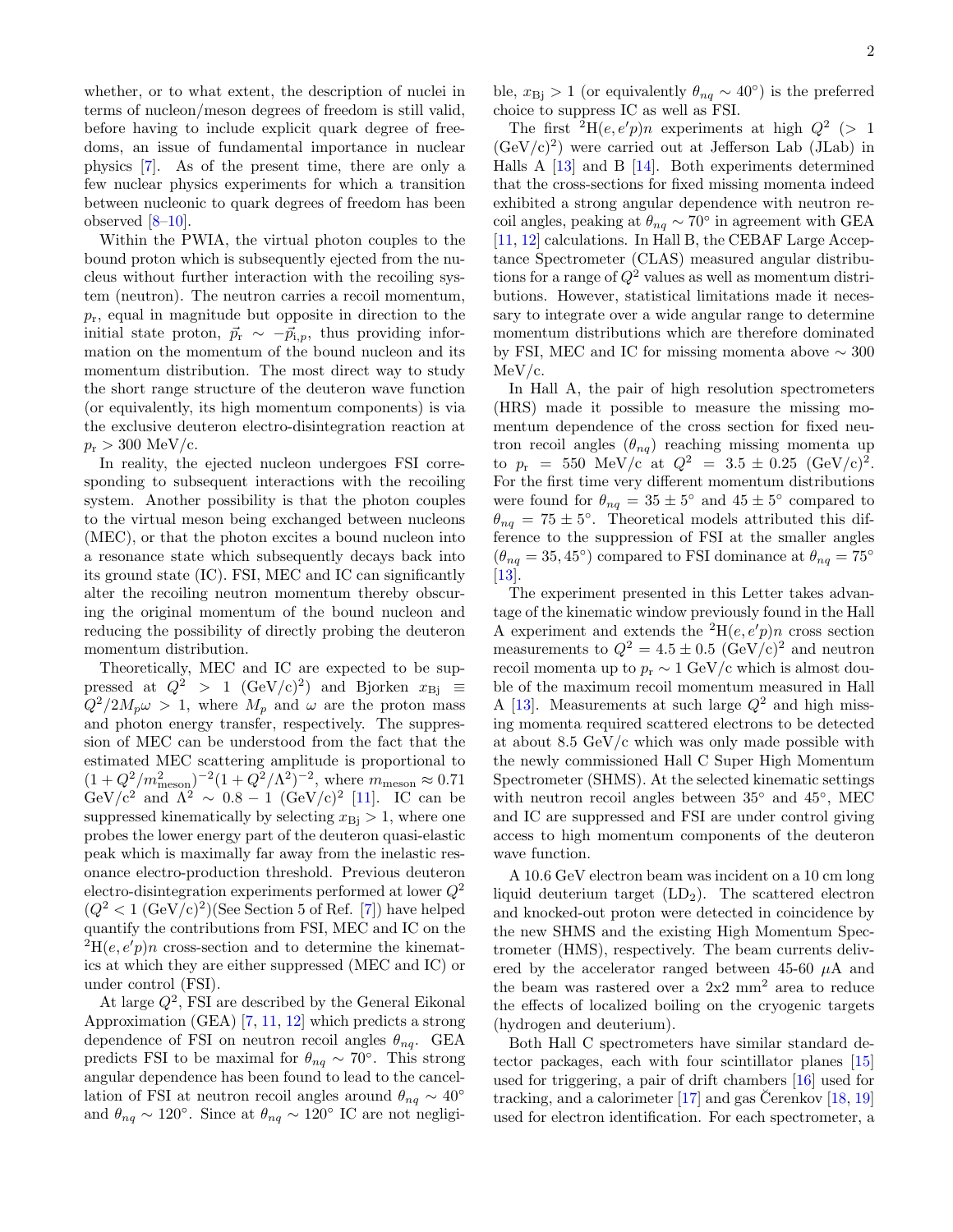logical hardware signal was created from the coincidence of hits in three of the four scintillator planes. The event trigger was the the coincidence of these two signals.

We measured three central missing momentum settings:  $p_r = 80,580$  and 750 MeV/c. At each of these settings, the electron arm (SHMS) was fixed and the proton arm (HMS) was rotated from smaller to larger angles corresponding to the the lower and higher missing momentum settings, respectively. At these kinematic settings, the 3-momentum transfer covered a range of  $2.4 \leq |\vec{q}| \leq 3.2$  GeV/c, which is more than twice the highest neutron recoil momentum measured in this experiment. As a result, most of the virtual photon momentum is transferred to the proton which scatters at angles relative to  $\vec{q}$  in the range  $0.4^{\circ} \lesssim \theta_{pq} \lesssim 21.4^{\circ}$ . At these forward angles and large momenta transferred to the proton, the process where the neutron is struck by the virtual photon is suppressed.

Hydrogen elastic  ${}^{1}H(e, e'p)$  data were also taken at kinematics close to the deuteron  $p_r = 80$  MeV/c setting for cross-checks with the spectrometer acceptance model using the Hall C Monte Carlo simulation program, SIMC [\[20\]](#page-5-13). Additional  ${}^{1}H(e, e'p)$  data were also taken at three other kinematic settings that covered the SHMS momentum acceptance range for the deuteron and were used for spectrometer optics optimization, momentum calibration and the determination of the spectrometer offsets and kinematic uncertainties [\[21\]](#page-5-14).

The kinematics of the recoiling neutron was reconstructed using energy-momentum conservation. The recoil momentum is defined as  $\vec{p}_r = \vec{q} - \vec{p}_f$  and the nuclear binding (or "missing") energy as  $E_m = \omega - T_p - T_r$  where  $\vec{p}_{\text{f}}$  is the final proton momentum,  $\vec{q}$  is the 3-momentum transfer and  $T_p$  is the final proton kinetic energy. The recoil particle kinetic energy,  $T_r$ , is calculated from the electron and proton 4-momentum vectors assuming an exclusive three-body final state with a recoiling neutron.

Identical event selection criteria were used for the hydrogen and deuteron data. The criteria were determined by making standard cuts on the spectrometer momentum fraction  $(\delta)$  to select a region for which the reconstruction optics are well known, a cut to restrict the HMS solid angle acceptance to events that passed directly through the collimator and not by re-scattering from the collimator edges, a "missing" energy cut (peak  $\sim 2.22$  MeV for the deuteron) to select true  ${}^{2}H(e, e'p)n$  coincidences, a coincidence time cut to select true coincidence events, a PID cut on the SHMS calorimeter normalized total track energy to select electrons and not other sources of background (mostly pions), and a cut on the reconstructed HMS and SHMS reaction vertices to select events that originated from the same reaction vertex at the target.

The experimental data yields for both hydrogen and deuteron data were normalized by the total charge and corrected for various inefficiencies. For <sup>2</sup>H(e, e'p)n, the corrections were as follows: tracking efficiencies (98.9%- HMS, 96.4%-SHMS), total live time (92.3%), proton loss inefficiency due to nuclear interactions in the HMS (4.7%) [\[21\]](#page-5-14) and target boiling inefficiency (4.2%) [\[21\]](#page-5-14). The values in parentheses were averaged over all momentum settings.

For  ${}^{1}H(e, e'p)$ , the corrected data yield was compared to SIMC calculations using J. Arrington's proton form factor parametrization [\[22\]](#page-5-15) to check the spectrometer acceptance model. The ratio of data to simulation yield was determined to be  $97.6 \pm 0.3\%$  (statistical uncertainty only).

The systematic uncertainties of the measured cross sections were determined from normalization and kinematic uncertainties in the beam energy and spectrometer angle/momentum settings. The individual contributions from normalization uncertainties for each setting were determined to be (on average): tracking efficiencies (0.40%- HMS, 0.59%-SHMS ), and target boiling (0.38%) which were added in quadrature and determined to be about 0.81 % per setting. The systematic uncertainties due to proton loss in HMS  $(0.49\%)$ , total live time  $(3.0\%)$ , and total charge (2.0%) were the same for every setting and thus were added (in quadrature) as an overall normalization constant to the final result.

The systematic uncertainties due to our limited knowledge of the beam energy and spectrometer angle/momentum settings were determined point-to-point in  $(\theta_{nq}, p_{r})$  bins for each missing momentum setting, and added in quadrature for overlapping  $p_r$  bins. For  $\theta_{nq} = 35^{\circ}, 45^{\circ}$  and  $75^{\circ}$  (presented in this Letter) the overall kinematic uncertainty varied up to 6.5%. The overall systematic uncertainty in the cross section was determined by the quadrature sum of the normalization and kinematic uncertainties. This result was then added in quadrature to the statistical uncertainty (25-30% on average) to obtain the final uncertainty in the cross section.

The data were radiatively corrected for each bin in  $(\theta_{na}, p_{r})$  by multiplying the measured cross sections by the ratio of the calculated particle yield excluding and including radiative effects. The SIMC simulation code was used for these calculations with the Deuteron Model by J.M. Laget including FSI [\[23\]](#page-5-16). For each bin in  $(\theta_{nq}, p_r)$ , the averaged  ${}^{2}H(e, e'p)n$  kinematics was calculated and used in the bin centering correction factor defined as:  $f_{\rm bc} \equiv \sigma_{\rm avg.kin}/\bar{\sigma}$ , where  $\sigma_{\rm avg.kin}$  is the cross section calculated at the averaged kinematics and  $\bar{\sigma}$  is the cross section averaged over the kinematic bin. The systematic uncertainty associated with the radiative and bin-centering corrections was investigated using the J.M. Laget PWIA and FSI models but negligible effects on the cross sections were found.

The experimental and theoretical reduced cross sections were extracted and are defined as follows: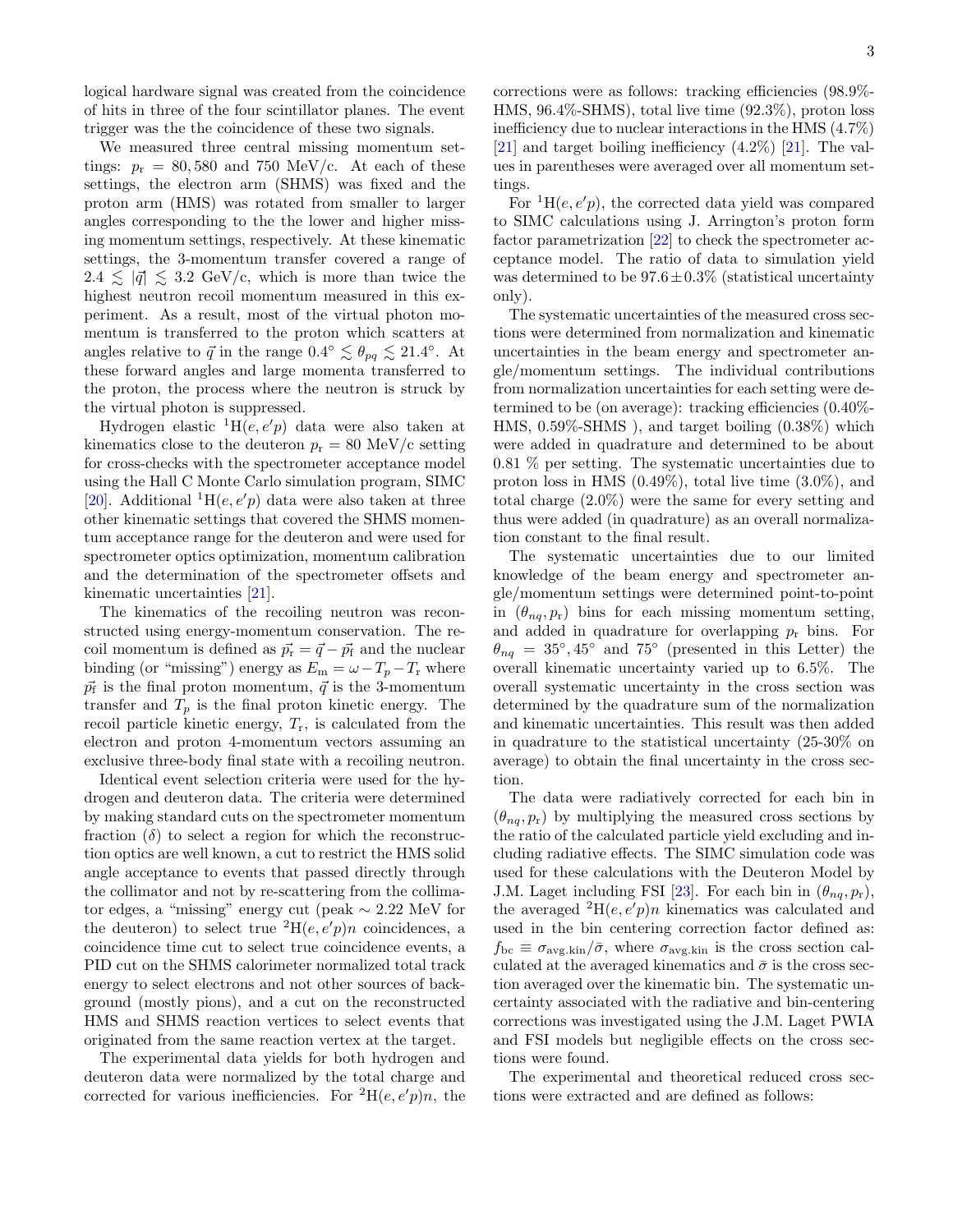

<span id="page-3-0"></span>FIG. 1. The reduced cross sections  $\sigma_{\rm red}(p_r)$  as a function of neutron recoil momentum  $p_r$  are shown in (a)-(c) for recoil angles  $\theta_{nq} = 35^{\circ}, 45^{\circ}$  and 75°, respectively, with a bin width of  $\pm 5^{\circ}$ . The data is compared to the previous Hall A experiment (red square) results [\[13\]](#page-5-6) as well as the theoretical reduced cross sections using the Paris(blue), AV18(green) and CD-Bonn(magenta) NN potentials.

$$
\sigma_{\text{red}} \equiv \frac{\sigma_{\text{exp(th)}}}{E_{\text{f}} p_{\text{f}} f_{\text{rec}} \sigma_{\text{ccl}}},\tag{1}
$$

where  $\sigma_{\exp(th)}$  is the 5-fold experimental (or theoretical) differential cross section,  $\frac{d^5\sigma}{d\omega d\Omega_e d\Omega_p}$ ,  $E_f$  is the final proton energy,  $f_{\text{rec}} \equiv \frac{2p_f^2 E_r}{2p_f^2 E_r - (q^2 - (p_f^2 + p_r^2))E_f}$  is a recoil factor obtained by integrating over the missing energy of the bound state in the 6-fold differential cross section where  $E_r$  is the neutron recoil energy, and  $\sigma_{\text{cc1}}$  is the de Forest [\[24\]](#page-5-17) electron-proton off-shell cross section calculated using the form factor parametrization of Ref. [\[22\]](#page-5-15). Within the PWIA,  $\sigma_{\text{red}}$  corresponds to the proton momentum distribution inside the deuteron.

Figure [1](#page-3-0) shows the extracted experimental and theoretical reduced cross sections as a function of neutron recoil momentum  $p_r$  for three recoil angle settings at  $Q^2 = 4.5 \pm 0.5 \text{ (GeV/c)}^2$ . For the two highest settings ( $p_r = 580, 750 \text{ MeV/c}$ ), a weighted average of the cross sections were taken in the overlapping regions of  $p_r$ . The results from the previous experiment [\[13\]](#page-5-6) at a  $Q^2 = 3.5 \pm 0.25 \; (\text{GeV/c})^2$  are plotted as well (red square). The good agreement between the Hall A and C data at lower  $p_r$  gives us confidence in the measurements made at higher missing momentum settings for which no previous data exist. The data are compared to theoretical reduced cross sections using the charge-dependent Bonn (CD-Bonn) [\[25\]](#page-5-18), Argonne  $v_{18}$  (AV18) [\[26\]](#page-5-19) and Paris [\[27\]](#page-5-20) NN-potentials. The theoretical calculations for the CD-Bonn (magenta) and AV18 (green) potentials were performed by M. Sargsian [\[28\]](#page-5-21) and those for the Paris potential (blue) were by J.M. Laget [\[23\]](#page-5-16).

For all recoil angles shown in Fig. [1](#page-3-0) at recoil momenta  $p_r \leq 300$  MeV/c, the cross sections are well reproduced by all models when FSI are included. The agreement at  $p_r \leq 300 \text{ MeV/c}$  can be understood from the fact that this region corresponds to the long-range part of the NN potential where the One Pion Exchange Potential (OPEP) is well known and common to all modern potentials.

Beyond  $p_r \sim 300 \text{ MeV/c}$  at  $\theta_{nq} = 35^{\circ}$  and  $45^{\circ}$  (Figs.  $1(a)$ ,  $1(b)$ , the Paris and AV18 models significantly differ from the CD-Bonn. In this region, the Paris/AV18 cross sections are dominated by the PWIA and within good agreement up to  $p_r \sim 700$  MeV/c. The CD-Bonn cross sections in contrast are generally smaller than the Paris/AV18 in this region. In addition, for  $\theta_{nq} = 35^{\circ}$ , they are dominated by the PWIA up to  $p_r \sim 800 \text{ MeV/c}$ (Fig. [1\(a\)\)](#page-3-0) while for  $\theta_{nq} = 45^{\circ}$  FSI start to contribute al-ready above 600 MeV/c (Fig. [1\(b\)\)](#page-3-0). The main difference between the CD-Bonn and Paris/AV18 models is the use of Feynman amplitudes in covariant (original) form by the Bonn group as opposed to local (static) approximations of these amplitudes used by Paris/AV18 groups to describe the NN potential. The effect of these local approximations on the NN potential are shown in Fig. 2 of Ref. [\[25\]](#page-5-18).

At  $\theta_{nq} = 75^{\circ}$  (Fig. [1\(c\)\)](#page-3-0) and  $p_{r} > 180$  MeV/c, FSI become the dominant contributions to the cross sections for all models which exhibit a similar behaviour (smaller falloff) that overshadows any possibility of extracting the momentum distributions.

To quantify the discrepancy observed between data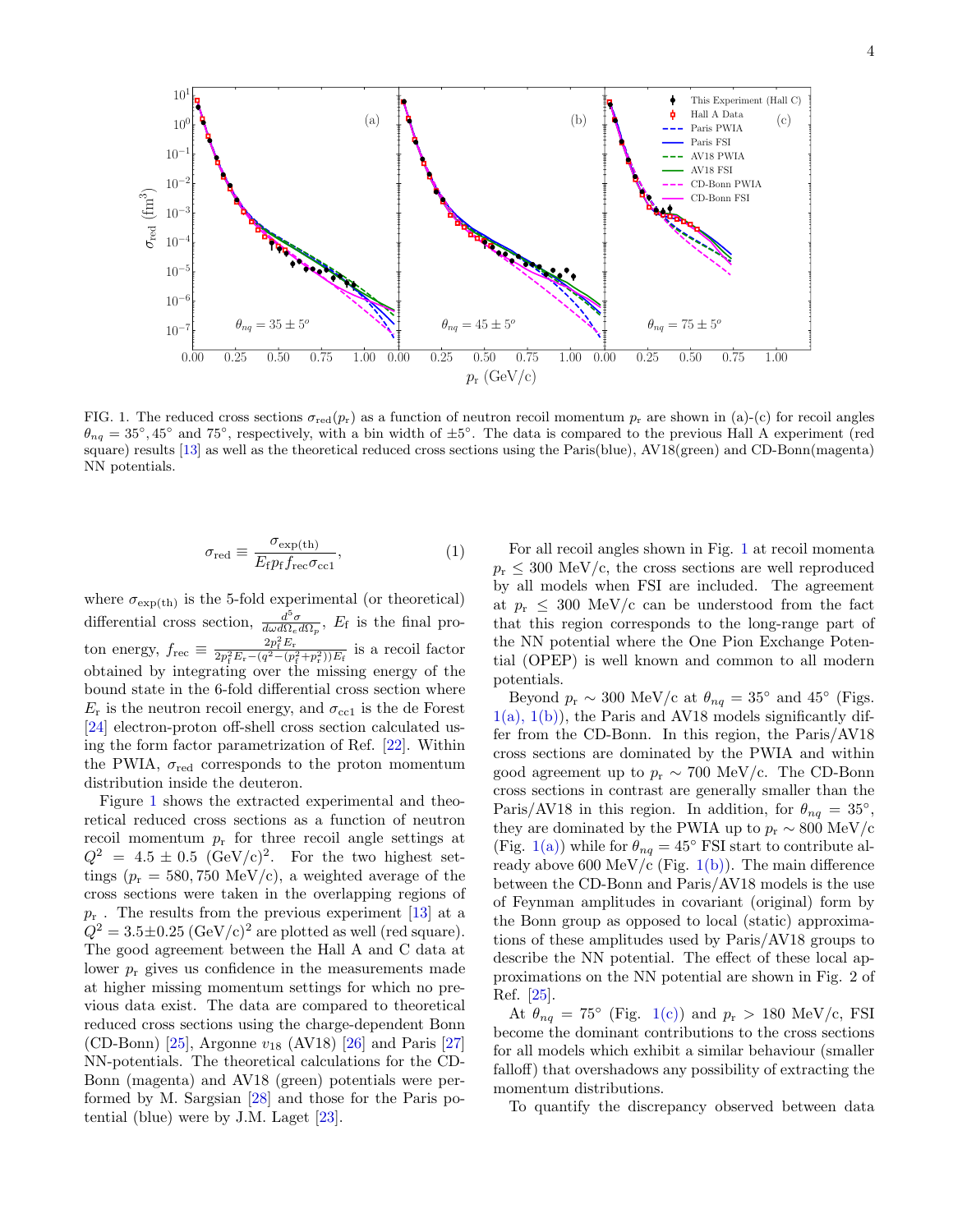

<span id="page-4-1"></span>FIG. 2. The ratio  $R(p_r)$  is shown in (a)-(c) for  $\theta_{nq} = 35^\circ, 45^\circ$ and  $75^\circ$ , respectively, each with a bin width of  $\pm 5^\circ$ . The dashed reference (magenta) line refers to CD-Bonn PWIA calculation (or momentum distribution) by which the data and all models are divided.

and theory in Fig. [1,](#page-3-0) the ratio of the experimental and theoretical reduced cross sections  $(\sigma_{\text{red}})$  to the deuteron momentum distribution calculated using the CD-Bonn potential  $(\sigma_{\text{red}}^{\text{CD-Bonn PWIA}})$  [\[25\]](#page-5-18) is shown in Fig. [2.](#page-4-1)

For  $\theta_{nq} = 35^{\circ}$  and  $45^{\circ}$  (Figs. [2\(a\),\(b\)\)](#page-4-1), the data are best described by the CD-Bonn PWIA calculation for recoil momenta up to  $p_r \sim 700 \text{ MeV/c}$  and ~ 600 MeV/c, respectively. Furthermore, the agreement between the Halls A and C data solidifies the Hall A approach of selecting a kinematic region where recoil angles are small and FSI are reduced.

At larger recoil momenta, where the ratio is  $R > 1$ and increasing, for  $\theta_{nq} = 35^{\circ}$  FSI start to dominate for missing momenta typically above 800 MeV/c for the CD-Bonn calculation while the other models predict still relatively small FSI below 900 MeV/c. At  $\theta_{nq} = 45^{\circ}$  the FSI dominance starts earlier for all models above 800 MeV/c and for the CD-Bonn based calculation above 600 MeV/c.

Overall, it is interesting to note that none of the calculations can reproduce the measured  $p_r$  dependence above 600 MeV/c in a region where FSI are still relatively small  $(< 30\%)$ . This behavior of the data is new and additional data in this kinematic region are necessary to improve the statistics.

At  $\theta_{nq} = 75^{\circ}$  (Fig. [2\(c\)\)](#page-4-1), FSI are small below  $p_r \sim 180$ MeV/c, but do not exactly cancel the PWIA/FSI interference term in the scattering amplitude which results in a small dip in this region in agreement with the data. At  $p_r > 300$  MeV/c, the data was statistically limited as our focus was on the smaller recoil angles. The Hall A data, however, shows a reasonable agreement with the FSI from all models which gives us confidence in our understanding of FSI at the smaller recoil angles.

This experiment extended the previous Hall A cross section measurements on the <sup>2</sup>H(e, e'p)n reaction to very high neutron recoil momenta  $(p_r > 500 \text{ MeV/c})$  at kinematics where FSI were expected to be small and the cross section was dominated by PWIA and sensitive to the short range part of the deuteron wavefunction. The experimental reduced cross sections were extracted and found to be in good agreement with the Hall A data. Furthermore, the CD-Bonn model was found to be significantly different than the Paris or AV18 models and was able to partially describe the data over a larger range in  $p_r$ . At higher missing momenta, however, all models were unable to describe the data.

In conclusion, additional measurements of the  ${}^{2}H(e, e'p)n$  would be required to reduce the statistical uncertainties in this very high missing momentum region  $(p_{\rm r} > 500 \text{ MeV/c})$  to better understand the large deviations observed between the different models and data.

We acknowledge the outstanding support of the staff of the Accelerator and Physics Divisions at Jefferson Lab as well as the entire Hall C staff, technicians, graduate students and users who took shifts or contributed to the equipment for the Hall C upgrade, making all four commissioning experiments possible. This work was supported in part by the U.S. Department of Energy (DOE), Office of Science, Office of Nuclear Physics under grant No. DE-SC0013620 and contract DE-AC05-06OR23177, the Nuclear Regulatory Commission (NRC) Fellowship under grant No. NRC-HQ-84-14-G-0040 and the Doctoral Evidence Acquisition (DEA) Fellowship.

- <span id="page-4-0"></span>[1] K. S. Egiyan et al. (CLAS Collaboration), Observation of nuclear scaling in the  $A(e, e')$  reaction at  $x_B > 1$ , [Phys.](https://doi.org/10.1103/PhysRevC.68.014313) Rev. C 68[, 014313 \(2003\).](https://doi.org/10.1103/PhysRevC.68.014313)
- [2] K. S. Egiyan et al. (CLAS Collaboration), Measurement of Two- and Three-Nucleon Short-Range Correlation Probabilities in Nuclei, [Phys. Rev. Lett.](https://doi.org/10.1103/PhysRevLett.96.082501) 96, 082501 [\(2006\).](https://doi.org/10.1103/PhysRevLett.96.082501)
- [3] R. Shneor *et al.* (Jefferson Lab Hall A Collaboration),